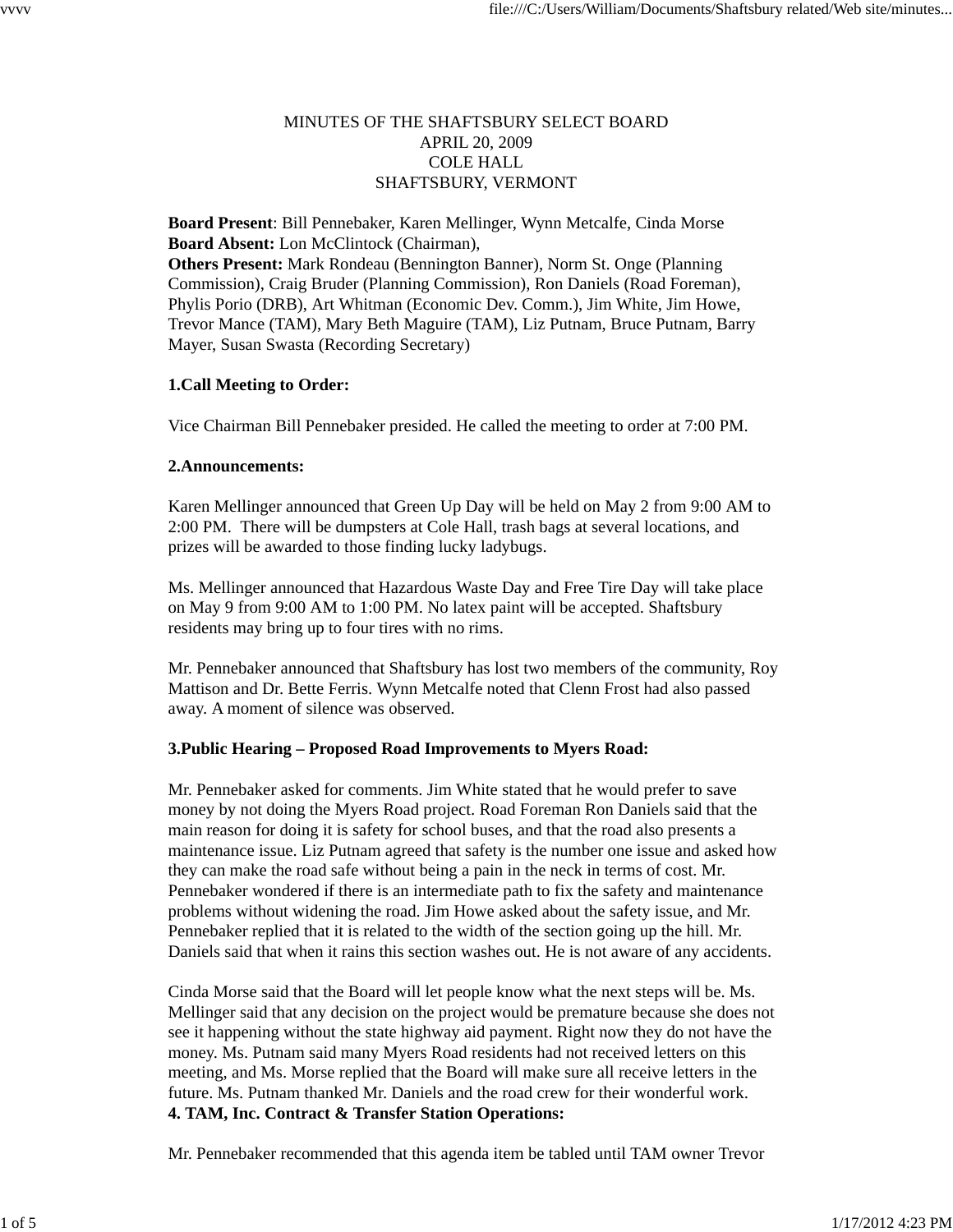Mance arrives. All agreed.

## **5.Selectboard Appointments: Development Review Board (DRB) – two vacancies Planning Commission – two vacancies Trustees of Public Funds – one vacancy Tree Warden**

Mr. Pennebaker confirmed that present DRB members Wynn Metcalfe and Jake Jakubowski wish to remain on the board. Mr. Metcalfe stated that Christopher Clohessy is also interested in serving on the DRB. He suggested that Mr. Clohessy be made an alternate in order to gain DRB experience. Mr. Metcalfe said that in the past procedure has been for the various boards to interview candidates and make recommendations to the Select Board on appointments. Mr. Pennebaker noted that there is also a new applicant for the Planning Commission, Bhima Nitta.

There was discussion of the process of appointing board members. Ms. Morse stated that things have dragged on and appointments need to be made, but she feels that boards should be able to interview candidates. Ms. Mellinger said she would feel fine about reappointing present board members and making new applicants alternates, unless the various board chairs would rather take the time to do interviews. After discussion, it was agreed that the boards will interview candidates and make recommendations to the Select Board for the May 18 meeting. Ms. Morse will make sure that the boards receive information on applicants.

## **Mr. Metcalfe made motion to reappoint Jim White asTree Warden. Ms. Morse seconded. Motion carried 4-0-0.**

Ms. Morse will notify the chairmanof Trustees of Public Funds about the two candidates for that board. Ms. Mellinger will notify all board candidates about the ongoing process.

**Ms. Mellinger made motion to reappoint Kathy Cardiff as Town Service Officer. Ms. Morse seconded. Motion carried 4-0-0.**

**Ms. Mellinger made motion to reappoint Barth Vander Els as Town Health Officer. Ms. Morse seconded. Motion carried 4-0-0.**

## **4. TAM, Inc. Contract & Transfer Station Operations (cont'd):**

This agenda item was taken up again with the arrival of Trevor Mance and Mary Beth Maguire. Mr. Mance asked that the matter be discussed in Executive Session because it involves a contract and may also affect personnel. Board members agreed.

## **6. Solid Waste Implementation Plan (SWIP) Report:**

Ms. Morse reported that the Town receives quarterly updates on the SWIP, but that things have been slow to get up and running because the original coordinator resigned and a new person has come in. She said there is a Web site with a newsletter, and she will provide Mr. Pennebaker with the information to link to it from the Town Web site.

## **7. Owen & Kathy Beauchesne Request re: Zoning Administrator:**

Mr. Pennebaker said he would like to pass this matter to the Planning Commission, since the Zoning Administrator comes under the control of the Commission. Mr. Metcalfe said that he thinks the Beauchesne matter is a dead issue that has gone through all the courts,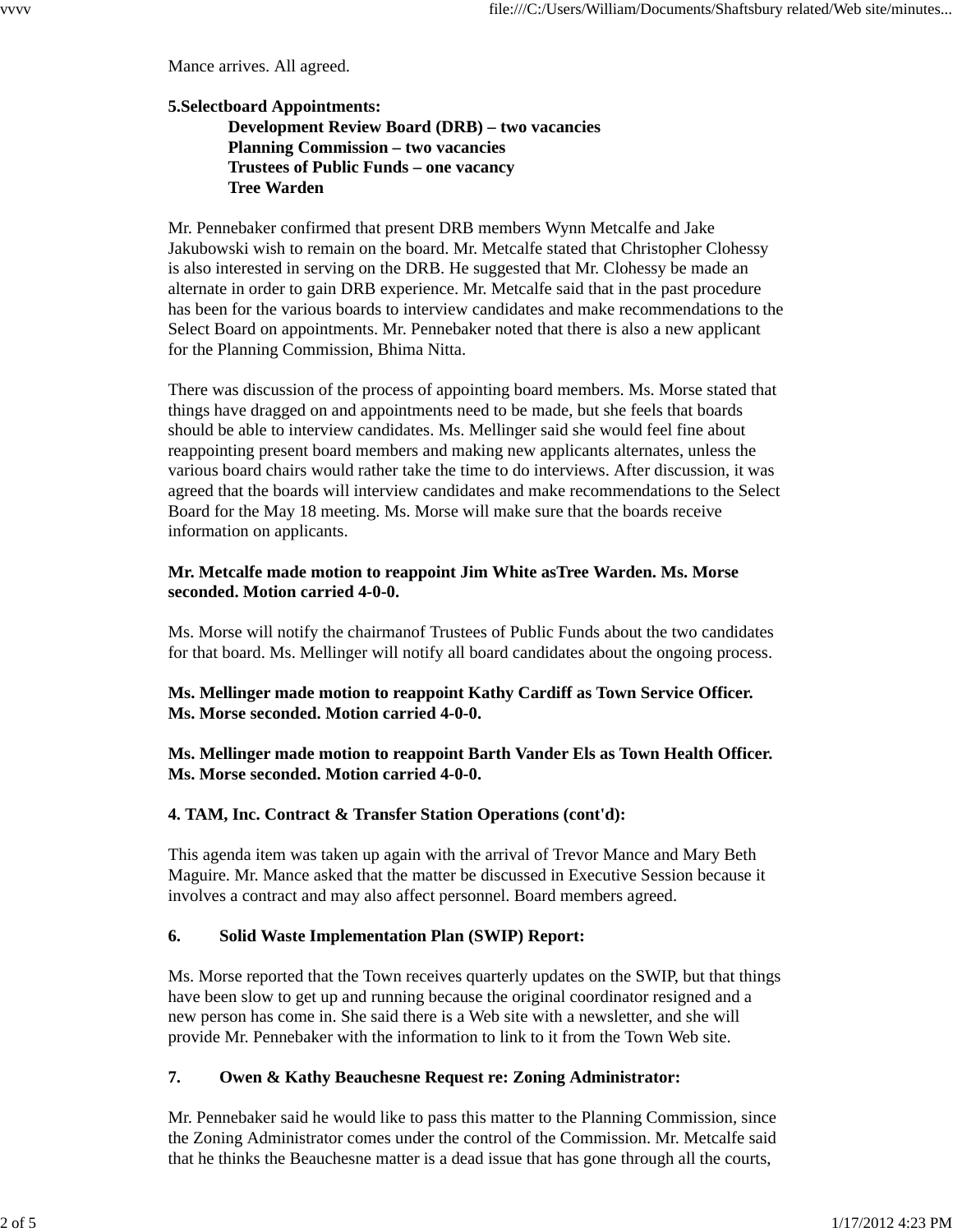and that the Planning Commission has more important things to do. Mr. Pennebaker stated that he thinks it needs to be given proper consideration.

## **Ms. Mellinger made motion to refer the Beauchesne issue to the Planning Commission for their review and recommendation.**

Mr. Pennebaker observed that if he were to second the motion it would proceed to a tie vote, so he thinks they should wait for a full board. The motion was not seconded.

## **8.Conflict of Interest Statement:**

Mr. Pennebaker asked if any Board member has a conflict of interest with any topic on tonight's agenda. None did.

## **9.Public Comments:**

There were no public comments.

## **10. Conflict of Interest Policy – Comment:**

Mr. Pennebaker asked for comments from the Board. Ms. Morse asked about the intent of Article 5 sections e and f. She said that e seems to indicate that the Select Board would decide conflict of interest cases arising in the DRB and Planning Commission, while f seems to indicate that the various boards independently decide on conflicts of interest. She disagrees with section e, and is not clear on what the article means.

Mr. Metcalfe referred to section 4.a.3, saying that it could rule out pretty much the entire DRB on any given night, and might also rule out the Planning Commission because members are friends and this is a small town. There was discussion of what is meant by "business associate", "colleague", and "close friend." Mr. Metcalfe said that in DRB cases where he has a conflict of interest, he should just be able to recuse himself from that particular matter.

Mr. Pennebaker said that section 5e might just refer to individuals appointed by the Select Board, not to other boards. Mr. Bruder said that his understanding is that the Select Board would handle conflicts of interest concerning individual appointees, and that other boards would settle things themselves. Art Whitman agreed that the DRB and Planning Commission should be able to vote in their own bodies on recusals.

DRB Chairwoman Phylis Porio went over parts of the policy that she has questions about. She said that the definition of "business associate" is unclear, and that section 5e, previously discussed, should be eliminated. Ms. Porio stated that section 5d, describing the recusal process for the Select Board, should be written to include the DRB and Planning Commission. She felt that sections 5c and 6d are contradictory, in that 5c states that an official cannot represent someone in a private matter and serve on a board, while 6d says that the official must just recuse him/herself in that particular matter. Ms. Porio said that 6d describes the present practice, which has been functioning well. She felt that 5c should be eliminated.

Mr. Whitman said that the conflict of interest policy should also be kept in mind for the RFP process as well. Mr. Pennebaker said that he will pass these suggestions along to Chairman McClintock, who has been drafting the policy.

# **11. Review and Approve Warrants:**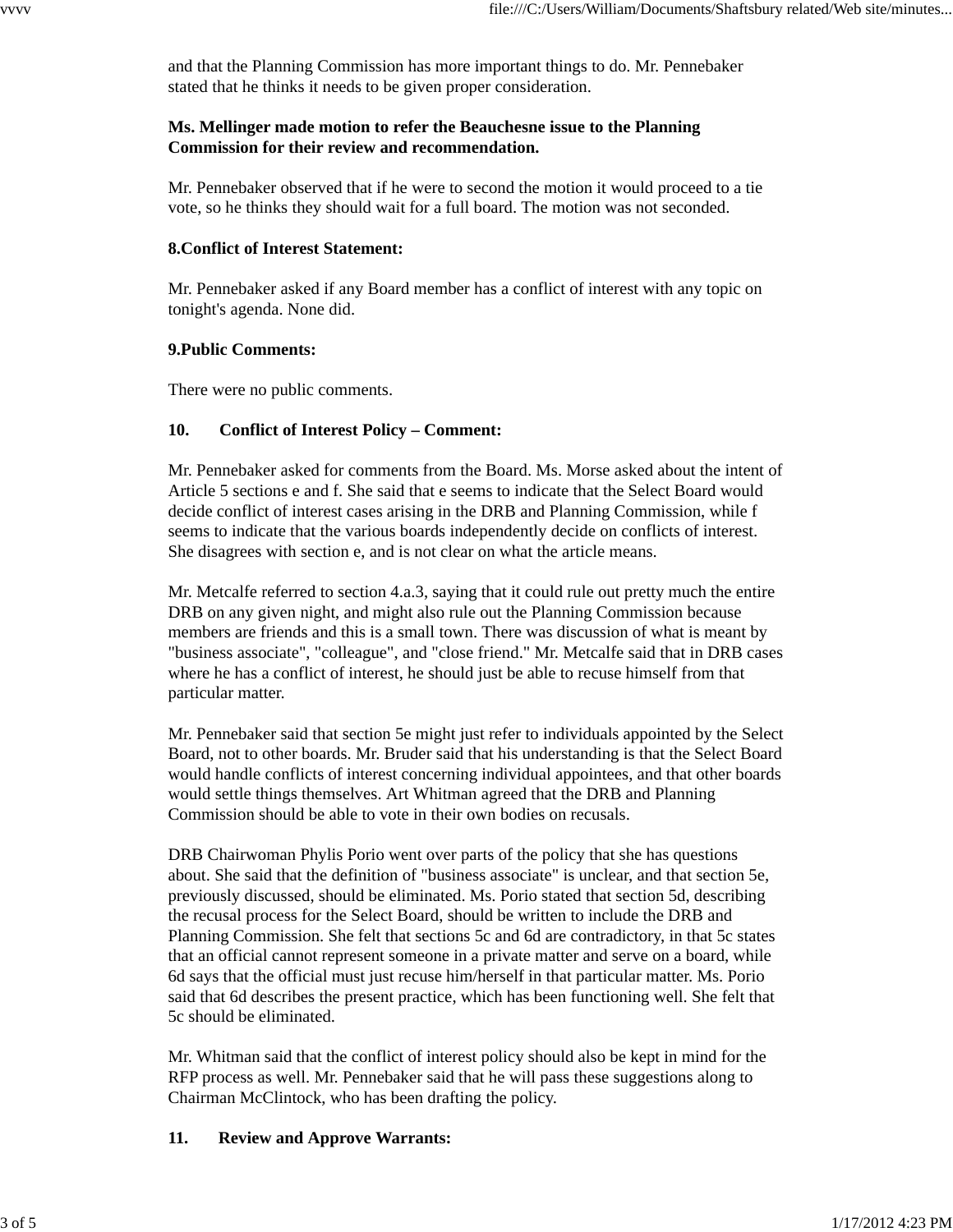The following warrants were presented for approval:

Payroll Warrant #41:\$ 5,824.03

**Ms. Morse made motion to pay Warrant PR#41. Ms. Mellinger seconded. Motion carried 4-0-0.**

Payroll Warrant #42:\$ 4,885.94

## **Ms. Morse made motion to pay Warrant PR#42. Ms. Mellinger seconded. Motion carried 4-0-0.**

Transfer Warrant: \$42,117.56 (reappraisal, water department, Hooke Fund, sidewalk fund, planning loan)

## **Ms. Morse made motion to pay Transfer Warrant. Ms. Mellinger seconded. Motion carried 4-0-0.**

General Warrant #42: \$ 6,434.22 (Bennington Banner notices, sheriff patrol)

## **Ms. Morse made motion to pay General Warrant #42. Ms. Mellinger seconded. Motion carried 4-0-0.**

Ms. Mellinger noted that sheriff patrols have taken place between 10:00 PM and midnight. She said that they have had complaints of speeding in early morning hours, and asked that patrol times be varied a bit. Mr. Metcalfe said he will call the sheriff about this.

## **12.Review and Approve Meeting Minutes:**

March 9, 2009 minutes

**Ms. Morse made motion to approve March 9 minutes. Ms. Mellinger seconded.** The following corrections were requested:

*On Page 5, under "Other Business," ninth paragraph, last sentence changed to:*

There will be a box to recycle rechargeable batteries.

*On Page 5, at the end, time of adjournment of 10:00 PM was inserted.*

#### **Motion to approve March 9 minutes as amended carried 4-0-0.**

March 16, 2009 minutes

## **Ms. Morse made motion to approve March 16 minutes. Ms. Mellinger seconded.**

The following correction was requested:

*On Page 5, at the end, time of adjournment of 9:27 PM was inserted.*

#### **Motion to approve March 16 minutes as amended carried 4-0-0.**

#### April 6, 2009 minutes

## **Ms. Morse made motion to approve April 6 minutes. Ms. Mellinger seconded.**